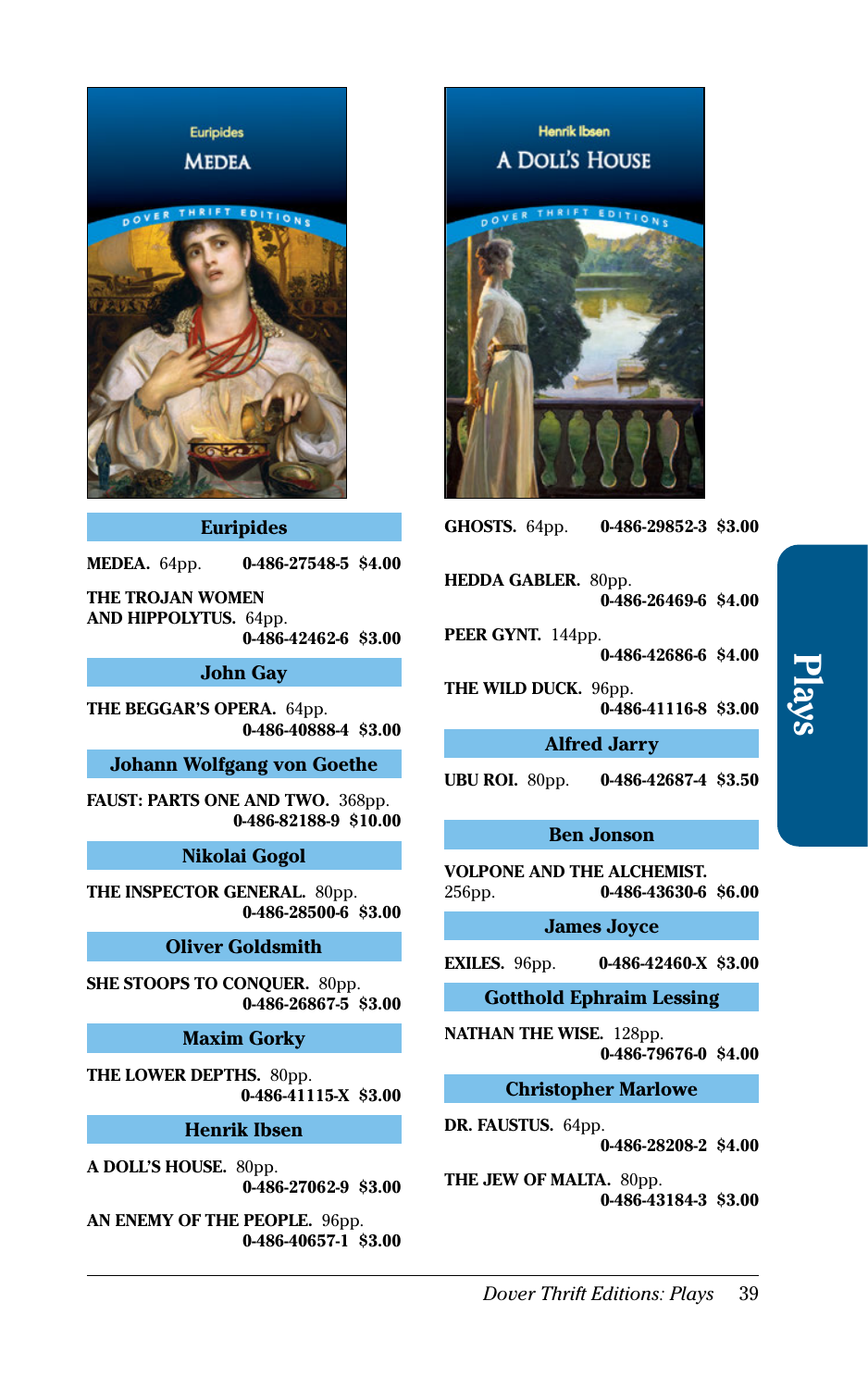

#### **Molière**

**THE IMAGINARY INVALID.** 96pp. **[0-486-43789-2](http://store.doverpublications.com/0486437892.html) \$3.00**

**THE MISANTHROPE.** 64pp. **[0-486-27065-3](http://store.doverpublications.com/0486270653.html) \$4.00**

**TARTUFFE.** 64pp. **[0-486-41117-6](http://store.doverpublications.com/0486411176.html) \$3.00**

### **Eugene O'Neill**

**ANNA CHRISTIE.** 64pp. **[0-486-29985-6](http://store.doverpublications.com/0486299856.html) \$3.00**

**THE EMPEROR JONES.** 64pp. **[0-486-29268-1](http://store.doverpublications.com/0486292681.html) \$3.50**

**THREE GREAT PLAYS: The Emperor Jones, Anna Christie and The Hairy Ape.** 144pp. **[0-486-44218-7](http://store.doverpublications.com/0486442187.html) \$4.00**

## **Luigi Pirandello**

**RIGHT YOU ARE, IF YOU THINK YOU ARE.** 64pp. (Sold anywhere except Europe and the UK). **[0-486-29576-1](http://store.doverpublications.com/0486295761.html) \$3.00**

**[0-486-79665-5](http://store.doverpublications.com/0486796655.html) \$4.00 SIX CHARACTERS IN SEARCH OF AN AUTHOR.** 64pp. (Sold anywhere except Europe and the UK). **[0-486-29992-9](http://store.doverpublications.com/0486299929.html) \$3.00**

#### **Edmond Rostand**

**CYRANO DE BERGERAC.** 144pp. **[0-486-41119-2](http://store.doverpublications.com/0486411192.html) \$4.00**



**William Shakespeare**

**3 BY SHAKESPEARE: A Midsummer Night's Dream, Romeo and Juliet and Richard III.** 288pp. **[0-486-44721-9](http://store.doverpublications.com/0486447219.html) \$6.00**

**FOUR GREAT HISTORIES: Henry IV Part I, Henry IV Part II, Henry V, and Richard III.** 432pp. **[0-486-44629-8](http://store.doverpublications.com/0486446298.html) \$7.00**

**FOUR GREAT TRAGEDIES: Hamlet, Macbeth, Othello, and Romeo and Juliet.** I 416pp. **[0-486-44083-4](http://store.doverpublications.com/0486440834.html) \$6.00**

**ALL'S WELL THAT ENDS WELL.** 96pp. **[0-486-41593-7](http://store.doverpublications.com/0486415937.html) \$3.50**

**AS YOU LIKE IT.** 96pp. **[0-486-40432-3](http://store.doverpublications.com/0486404323.html) \$3.00**

**THE COMEDY OF ERRORS.** 64pp. **[0-486-42461-8](http://store.doverpublications.com/0486424618.html) \$3.00**

- **CORIOLANUS.** 128pp. **[0-486-42688-2](http://store.doverpublications.com/0486426882.html) \$4.00**
- **CYMBELINE.** 128pp.
	-
- **HAMLET.** 128pp. **[0-486-27278-8](http://store.doverpublications.com/0486272788.html) \$4.00**

**HENRY IV, PART I. 96pp.** 

- **[0-486-29584-2](http://store.doverpublications.com/0486295842.html) \$3.00**
- **HENRY V.** 112pp. **[0-486-42887-7](http://store.doverpublications.com/0486428877.html) \$4.00**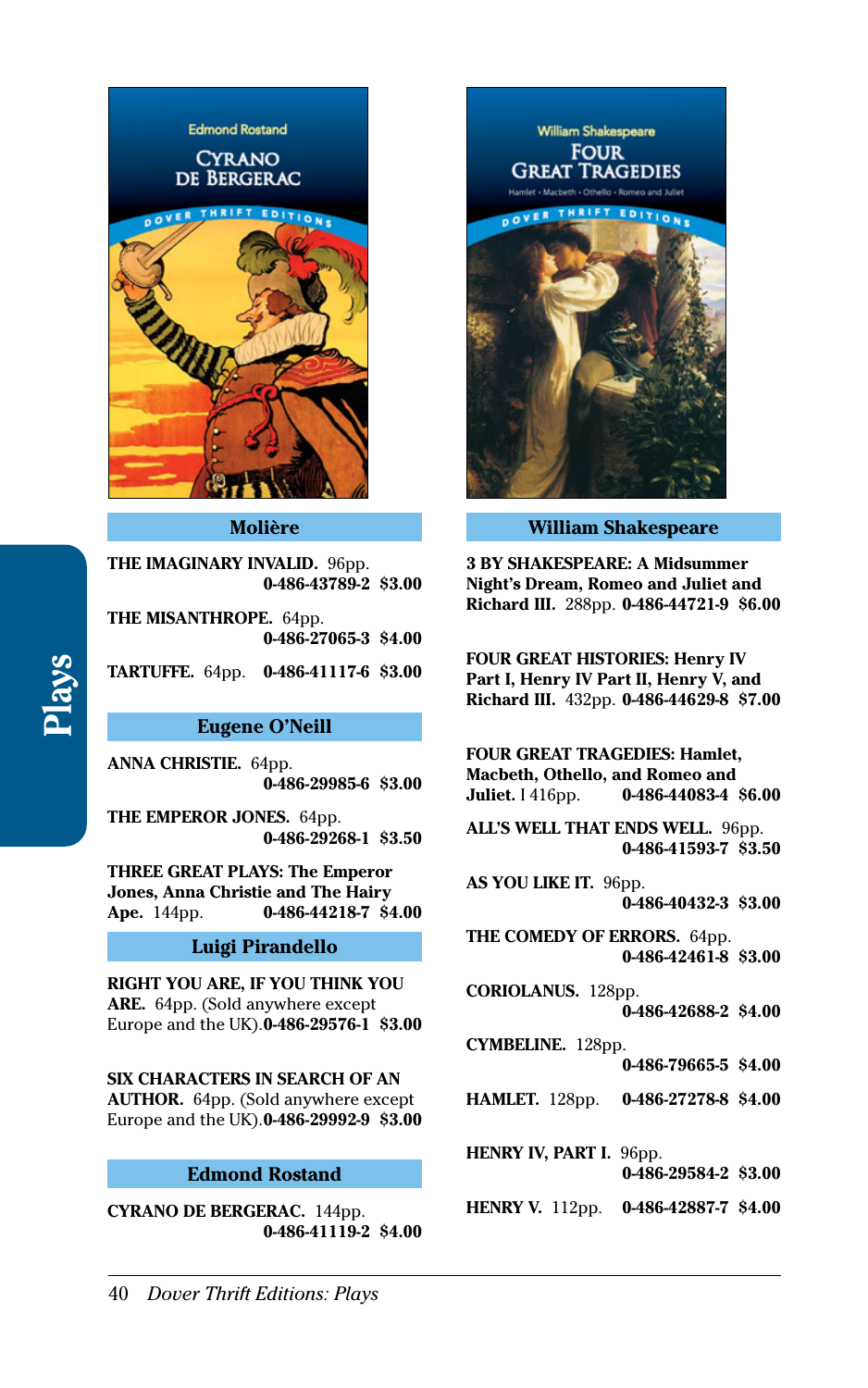

**William Shakespeare (cont'd)**

**HENRY VI, PART I.** 96pp. **[0-486-79690-6](http://store.doverpublications.com/0486796906.html) \$3.00 HENRY VI, PART III.** 112pp.

**[0-486-79691-4](http://store.doverpublications.com/0486796914.html) \$4.00**

**JULIUS CAESAR.** 96pp. **[0-486-26876-4](http://store.doverpublications.com/0486268764.html) \$4.00**

**KING LEAR.** 144pp. **[0-486-28058-6](http://store.doverpublications.com/0486280586.html) \$4.50**

**LOVE'S LABOUR'S LOST.** 96pp. **[0-486-41929-0](http://store.doverpublications.com/0486419290.html) \$3.00**

**MACBETH.** 96pp. **[0-486-27802-6](http://store.doverpublications.com/0486278026.html) \$4.00**

**MEASURE FOR MEASURE.** 96pp. **[0-486-40889-2](http://store.doverpublications.com/0486408892.html) \$4.00**

**THE MERCHANT OF VENICE.** 96pp. **[0-486-28492-1](http://store.doverpublications.com/0486284921.html) \$3.00**

**THE MERRY WIVES OF WINDSOR.**  80pp. **[0-486-41422-1](http://store.doverpublications.com/0486414221.html) \$2.50**

**A MIDSUMMER NIGHT'S DREAM.** 80pp. **[0-486-27067-X](http://store.doverpublications.com/048627067x.html) \$3.00**

**MUCH ADO ABOUT NOTHING.** 80pp. **[0-486-28272-4](http://store.doverpublications.com/0486282724.html) \$3.00**

**OTHELLO.** 96pp. **[0-486-29097-2](http://store.doverpublications.com/0486290972.html) \$3.00**

**RICHARD III.** 112pp.

**[0-486-28747-5](http://store.doverpublications.com/0486287475.html) \$4.00**

George Bernard Shaw **MAJOR BARBARA** THRIFT EDITIONS

**ROMEO AND JULIET.** 96pp. **[0-486-27557-4](http://store.doverpublications.com/0486275574.html) \$3.00**

**THE TAMING OF THE SHREW.** 96pp. **[0-486-29765-9](http://store.doverpublications.com/0486297659.html) \$4.00**

**THE TEMPEST.** 80pp.

**[0-486-40658-X](http://store.doverpublications.com/048640658x.html) \$4.00**

**TIMON OF ATHENS.** 96pp. **[0-486-79695-7](http://store.doverpublications.com/0486796957.html) \$4.00**

**TROILUS AND CRESSIDA.** 128pp. **[0-486-79698-1](http://store.doverpublications.com/0486796981.html) \$4.00**

**TWELFTH NIGHT; OR, WHAT YOU WILL.** 80pp. **[0-486-29290-8](http://store.doverpublications.com/0486292908.html) \$3.00**

**THE TWO GENTLEMEN OF VERONA.**  80pp. **[0-486-79699-X](http://store.doverpublications.com/048679699x.html) \$3.00**

**THE TWO NOBLE KINSMEN.** 112pp. **[0-486-79700-7](http://store.doverpublications.com/0486797007.html) \$3.00**

**THE WINTER'S TALE.** 112pp. **[0-486-41118-4](http://store.doverpublications.com/0486411184.html) \$4.00**

## **George Bernard Shaw**

**ARMS AND THE MAN.** 80pp. (Sold anywhere except Europe and the UK). **[0-486-26476-9](http://store.doverpublications.com/0486264769.html) \$3.00**

**HEARTBREAK HOUSE.** 128pp. (Sold anywhere except Europe and the UK). **[0-486-29291-6](http://store.doverpublications.com/0486292916.html) \$3.50**

**MAJOR BARBARA.** 128pp. (Sold anywhere except Europe and the UK). **[0-486-42126-0](http://store.doverpublications.com/0486421260.html) \$4.00**